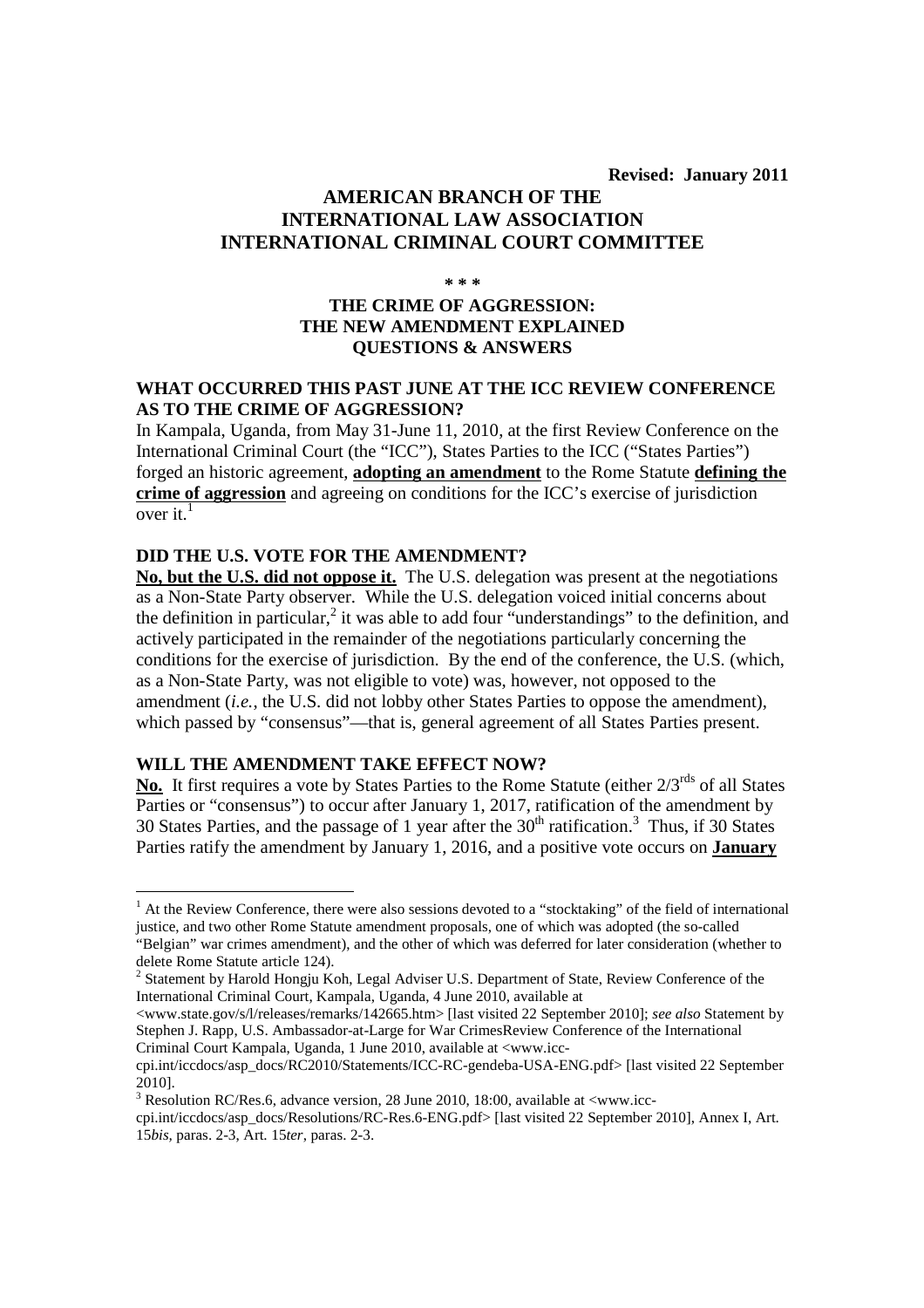## **2, 2017, that is the earliest date ICC jurisdiction over the crime of aggression could commence**.

### **WILL ICC JURISDICTION AS TO AGGRESSION COVER U.S. NATIONALS?**

**No**. Many could argue that the rule of law should apply to all states on an equal footing, and this principle should apply particularly where one is reinforcing a core foundational norm of the U.N. Charter, Article 2(4)'s prohibition on the aggressive use of force.

The Rome Statute, however, operates on a consent-based regime, where whether a state has ratified the Rome Statute is extremely significant in determining whether the ICC possesses jurisdiction.<sup>4</sup> The aggression amendment continues with a consent-based approach vis-à-vis the crime of aggression.

The jurisdictional regime ultimately agreed upon provides:

5. In respect of a State that is not a party to this Statute, **the Court shall not exercise its jurisdiction over the crime of aggression when committed by that State's nationals or on its territory.**<sup>5</sup>

The U.S. is not a party to the Rome Statute. Thus—regardless of one's views as to whether the U.S. should need to exempt itself from such jurisdiction (an exemption which the U.S. hopefully will not need to utilize)—it is clear that even after jurisdiction commences, aggression committed by U.S. nationals or on U.S. territory would be excluded from the ICC's jurisdiction.<sup>6</sup>

This exemption for Non-States Parties vis-à-vis the crime of aggression is broader than the current exemption for Non-States Parties in the Rome Statute. It would exclude the crime of aggression committed by a Non-State Party national on the territory of a State Party, and the crime of aggression committed by a State Party national on the territory of a Non-State Party. Neither of these situations is true for ICC jurisdiction as to genocide, war crimes and crimes against humanity, where jurisdiction applies to crimes committed on the territory of States Parties (regardless of the perpetrator's nationality), and to the nationals of States Parties (even on the territory of a Non-State Party).

## **WOULD THE CRIME COVER ACTS BY ORDINARY SOLDIERS?**

**No.** Under the definition agreed upon (set forth in Appendix A hereto), the crime of aggression is committed "by a person in a position effectively to exercise control over or

<sup>&</sup>lt;sup>4</sup> Ratification of the Rome Statute creates ICC jurisdiction vis-à-vis crimes committed in the territory of, or by a national of, a State Party. Rome Statute, art. 12. The only other way that jurisdiction can exist is following a Security Council referral. Rome Statute, art. 13.

<sup>5</sup> Resolution RC/Res.6, advance version, 28 June 2010, 18:00, Annex I, 15*bis*, para 5.

<sup>&</sup>lt;sup>6</sup> The theoretical possibility of a U.N. Security Council referral would exist—again, only after 1/1/17 at the earliest—but with the U.S. as a permanent member of the Security Council, it would be in a position to veto such a referral. If, one day, the U.S. were to become a party to the Rome Statute, the U.S. would still be in a position to veto the referral of an aggression case involving the U.S. If the U.S. were to ratify or accept the aggression amendment, it could also avoid ICC jurisdiction as to the crime of aggression by filing an "opt out" declaration (discussed below). Many States Parties view the ability to avoid aggression jurisdiction as too extensive.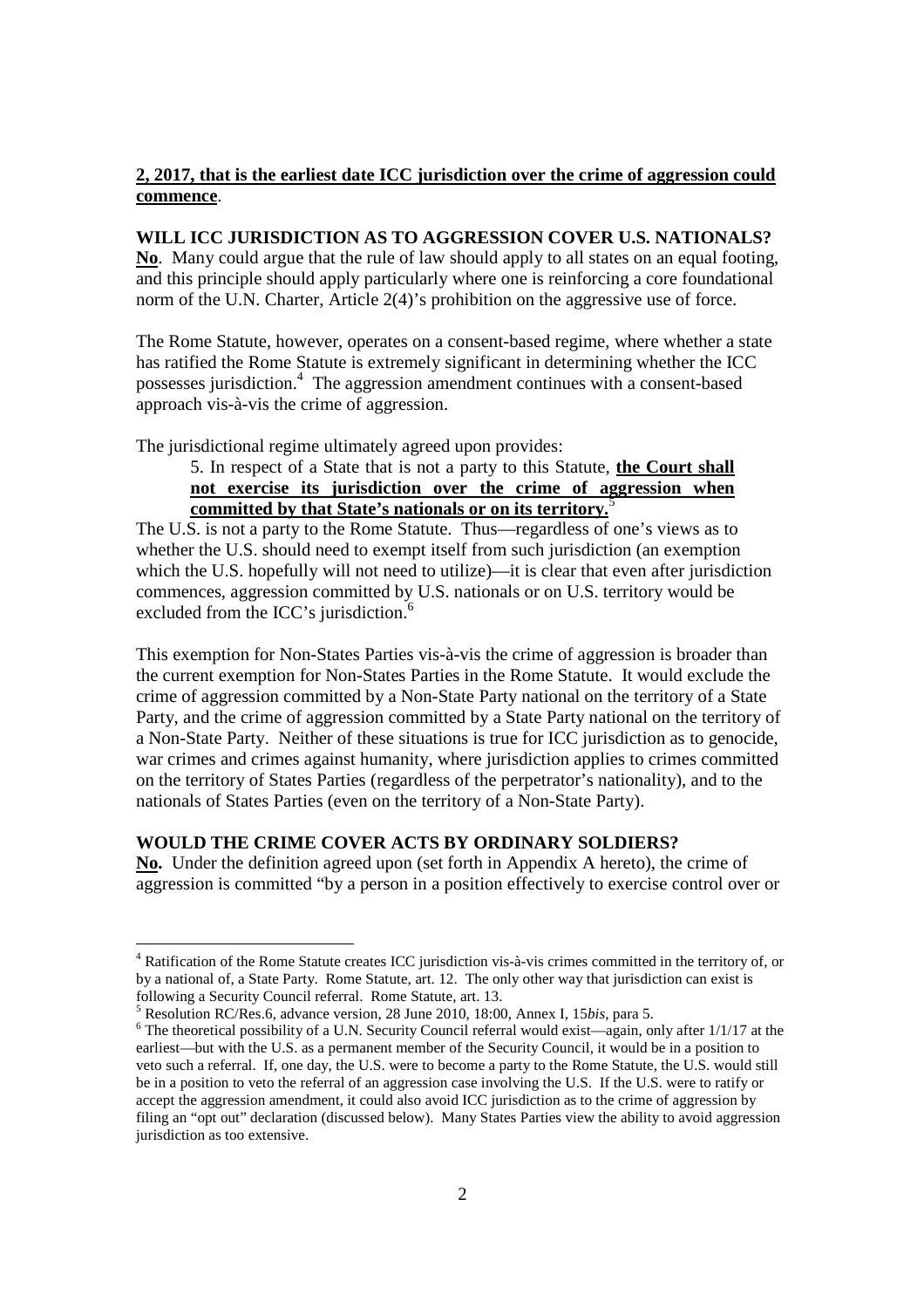to direct the political or military action of a State."<sup>7</sup> Thus, the crime is solely a "leadership crime." Ordinary soldiers would never be covered by the definition. This understanding is further confirmed by the amendment to Rome Statute Article 25, also agreed on at the Review Conference, which would insert into the article on individual criminal responsibility a new paragraph 3*bis* stating: "In respect of the crime of aggression, the provisions of this article shall apply only to persons in a position effectively to exercise control over or to direct the political or military action of a State."<sup>8</sup>

## **IS IT A NEW IDEA TO PROSECUTE THE CRIME OF AGGRESSION? No. Both the International Military Tribunal at Nuremberg and the International Military Tribunal for the Far East (Tokyo) prosecuted the crime of aggression,** the

U.S. having playing a leading role in the work of both Tribunals. The Judgment of the International Military Tribunal at Nuremberg describes aggression as "the supreme international crime":

The charges in the Indictment that the defendants planned and waged aggressive wars are charges of the utmost gravity. War is essentially an evil thing. Its consequences are not confined to the belligerent states alone, but affect the whole world.

To initiate a war of aggression, therefore, is not only an international crime; it is *the supreme international crime* differing only from other war crimes in that it contains within itself the accumulated evil of the whole.<sup>10</sup>

While aggressive use of force is prohibited under Article  $2(4)$  of the U.N. Charter,  $^{11}$  that prohibition has not fully prevented recourse to such force. Prosecuting the crime of aggression is intended to reinforce this prohibition.

# **WHAT DOES THE DEFINITION CONTAIN? THAT IS, WHAT INDIVIDUAL BEHAVIOR CONSTITUTES THE CRIME OF AGGRESSION?**

The definition of the crime of aggression ultimately adopted at the Review Conference, which will be located in a new Article 8*bis* to the Rome Statute, provides:

1. For the purpose of this Statute, "crime of aggression" means **the planning, preparation, initiation or execution**, by a person in a position effectively to exercise control over or to direct the political or military action of a State, **of an act of aggression which, by its character, gravity and scale, constitutes a manifest violation of the Charter** of the United Nations.<sup>12</sup>

1945 - 1 October 1946 (1947-1949), Vol. XXII International Military Tribunal 427 (1948), at www.loc.gov/rr/frd/Military\_Law/NT\_major-war-criminals.html (emphasis added).

 $11$  U.N. Charter, art. 2(4).

<sup>12</sup> Resolution RC/Res.6, advance version, 28 June 2010, 18:00, Annex I, 8*bis, para.* 1 (emphasis added).

 7 Resolution RC/Res.6, advance version, 28 June 2010, 18:00, Annex I, 8*bis,* para. 1.

 $8$  Resolution RC/Res.6, advance version, 28 June 2010, 18:00, Annex I, para 5.

<sup>&</sup>lt;sup>9</sup> The Nuremberg (London) Charter defines "crimes against peace" as "planning, preparation, initiation or waging of a war of aggression, or a war in violation of international treaties, agreements or assurances, or participation in a common plan or conspiracy for the accomplishment of any of the foregoing." Charter of the International Military Tribunal, Art. 6(a). *See also* Charter of the International Military Tribunal for the Far East (Tokyo), Art. 5(a) (similar, adding that the war could be declared or undeclared); *see also* Control Council Law No. 10, Punishment of Persons Guilty of War Crimes, Crimes Against Peace and Against Humanity, 20 December 1945, 3 Official Gazette Control Council for Germany 50-55 (1946), art. II (1)(a). <sup>10</sup> Trial of the Major War Criminals before the International Military Tribunal, Nuremberg, 14 October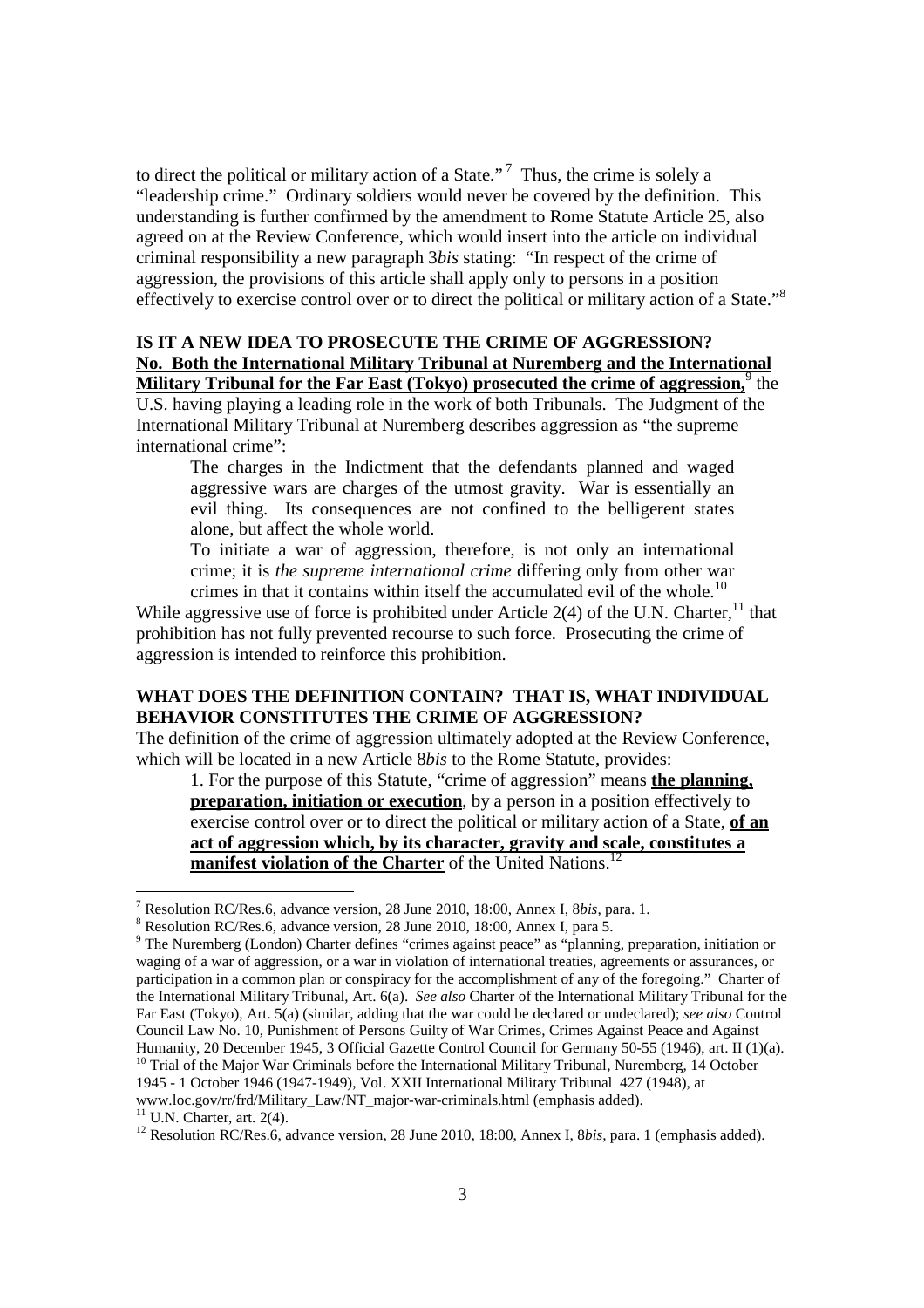#### **WHY IS A "MANIFEST VIOLATION" OF THE U.N. CHARTER REQUIRED?**

The crime of aggression will only apply when a state act of aggression by "its character, gravity and scale, constitutes *a manifest violation* of the Charter of the United Nations."<sup>13</sup> Thus, to determine what is a "manifest" violation, one must assess the state act's "character, gravity and scale."<sup>14</sup> This requirement is intended to exclude "borderline cases"<sup>15</sup> or those "falling within a grey area."<sup>16</sup>

## **WOULD SMALL-SCALE INCURSIONS OR HUMANITARIAN INTERVENTION BE COVERED?**

-

**No.** As noted above, the definition excludes "borderline cases" or those "falling within a grey area." By excluding factually "borderline cases," it would exclude any minimal border incursions that do not meet the required "gravity" or "scale" to constitute a "manifest" Charter violation.<sup>17</sup> It would also exclude legal "borderline cases" (that is, debatable cases, where a state's act due to its "character" does not constitute a "manifest" Charter violation). The latter means that humanitarian intervention is not covered.<sup>18</sup> Additionally, Security Council authorized humanitarian intervention would always be clearly excluded, as would humanitarian intervention that fits under Article 51's authorization of collective self-defence. The exclusion of "grey area" cases is very much in line with the Rome Statute's preamble, which makes clear that the ICC is intended to prosecute only the most serious crimes.<sup>1</sup>

<sup>&</sup>lt;sup>13</sup> Resolution RC/Res.6, advance version, 28 June 2010, 18:00, Annex I, 8bis, para. 1 (emphasis added). <sup>14</sup> An understanding, proposed by the U.S. at the Review Conference, and adopted, makes clear that all three factors would need to be considered. *See* Resolution RC/Res.6, advance version, 28 June 2010, 18:00, Annex III, para. 7 ("It is understood that in establishing whether an act of aggression constitutes a manifest violation of the Charter of the United Nations, the three components of character, gravity and scale must be sufficient to justify a 'manifest' determination. No one component can be significant enough to satisfy the manifest standard by itself.").

<sup>&</sup>lt;sup>15</sup> February 2009 SWGCA Meeting, in *The Princeton Process on the Crime of Aggression: Materials of the Special Working Group on the Crime of Aggression, 2003-2009*, edited by Stefan Barriga, Wolfgang Danspeckgruber and Christian Wenaweser (hereinafter, "*The Princeton Process*"), p. 51, para. 13. <sup>16</sup> June 2008 SWGCA Meeting, in *The Princeton Process*, p. 87, para. 68.

<sup>&</sup>lt;sup>17</sup> Thus, for example, "the requirement that the character, gravity and scale of an act of aggression amount to a manifest violation of the Charter would ensure that a minor border skirmish would not be a matter for the Court to take up." Stefan Barriga, in *The Princeton Process*, p. 8.

<sup>18</sup> Excluding legally debatable cases means that humanitarian intervention is not covered. *See* Claus Kreβ (German delegation), 'Time for Decision: Some Thoughts on the Immediate Future of the Crime of Aggression: A Reply to Andreas Paulus,' *20 Eur. J. of Int'l L.* 1129, p. 1140. *See also* Elizabeth Wilmshurst (UK delegation), in R. Cryer, H. Friman, D. Robinson, and E. Wilmshurst (eds.) *An Introduction to International Criminal Law and Procedure* (2<sup>nd</sup> ed., 2010), pp. 326, 327 ("humanitarian intervention" is a grey area). Additional provisions in the Rome Statute that protect against bringing legally borderline cases include: (i) Article 31(3)'s exclusion of criminal responsibility if conduct is permissible under applicable law; (ii) Article 21's inclusion of principles and rules of international law; (iii) the requirement of proof beyond a reasonable doubt, and (iv) the principle *in dubio pro reo* (a defendant may not be convicted when doubts about guilt remain). *See* Jennifer Trahan, 'The Rome Statute's Amendment on the Crime of Aggression: Negotiations at the Kampala Review Conference,' *International Criminal Law Rev.* 11 (2011) 49–104, n. 43.

<sup>&</sup>lt;sup>19</sup> See Rome Statute, preamble ("[a]ffirming that the most serious crimes of concern to the international community as a whole must not go unpunished . . .").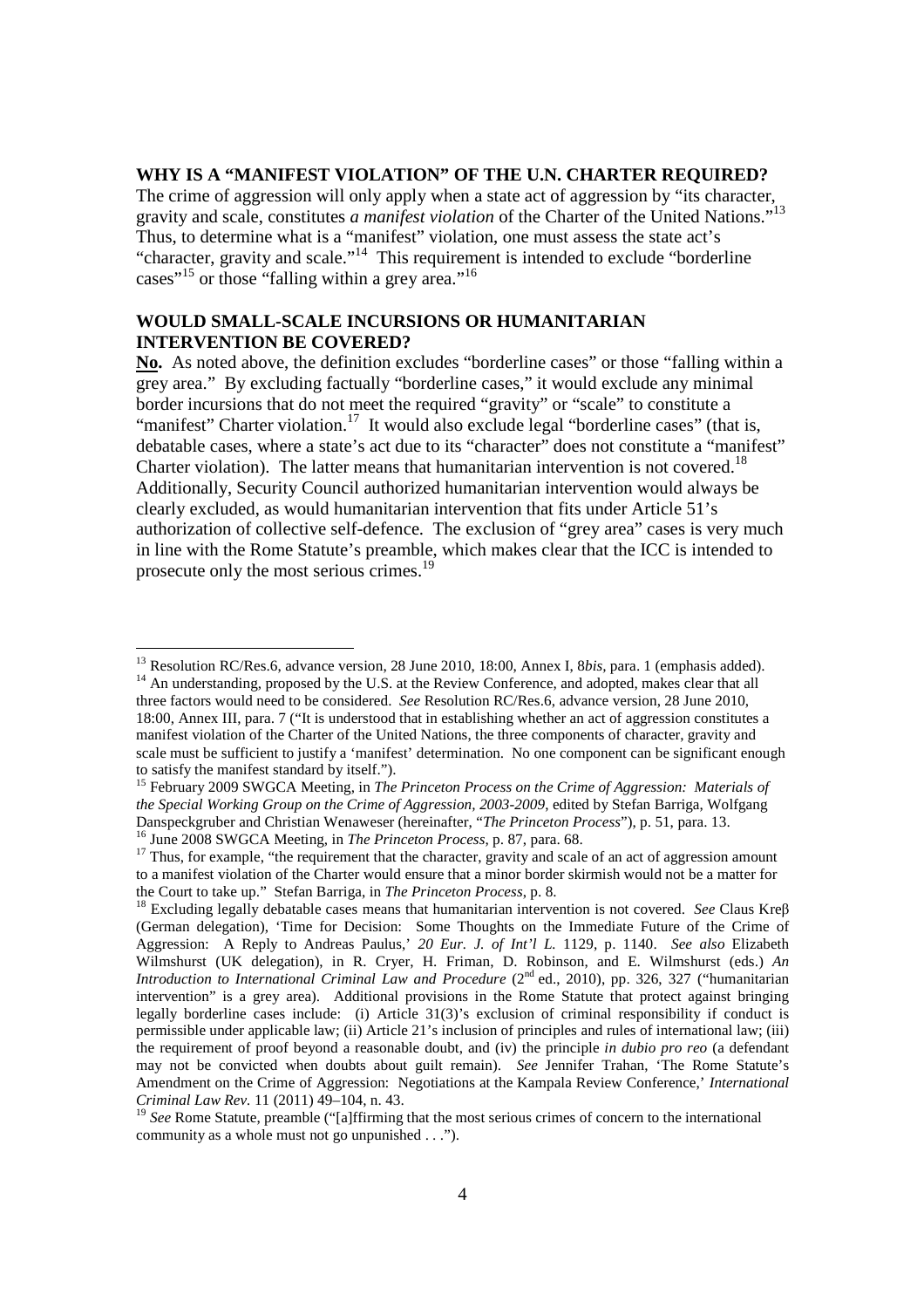### **CAN THE CRIME OF AGGRESSION OCCUR ABSENT A STATE ACT OF AGGRESSION?**

**No**. The next paragraph of the definition (*see* Appendix A hereto) defines the state's "act of aggression," which is also a necessary requirement. Unlike other ICC crimes, it is impossible for an individual acting alone, absent state action, to commit the crime of aggression.<sup>20</sup>

#### **IS ONLY A WAR OF AGGRESSION COVERED BY THE DEFINITION?**

**No.** Criminalizing only a full-scale "war" had been previously debated and rejected; states wanted to cover uses of force that fell short of full-scale war.<sup>21</sup> Thus, the definition defines a state "act of aggression" as follows:

2. For the purpose of paragraph 1, "act of aggression" means the use of armed force by a State against the sovereignty, territorial integrity or political independence of another State, or in any other manner inconsistent with the Charter of the United Nations. Any of the following acts, regardless of a declaration of war, shall, in accordance with United Nations General Assembly resolution 3314 (XXIX) of 14 December 1974, qualify as an act of aggression:

- a) The **invasion** or attack by the armed forces of a State of the territory of another State, or any military occupation, however temporary, resulting from such invasion or attack, or any annexation by the use of force of the territory of another State or part thereof;
- b) **Bombardmen**t by the armed forces of a State against the territory of another State or the use of any weapons by a State against the territory of another State;
- c) The **blockade** of the ports or coasts of a State by the armed forces of another State;
- d) An **attack by the armed forces** of a State on the land, sea or air forces, or marine and air fleets of another State;
- e) The **use of armed forces** of one State which are within the territory of another State with the agreement of the receiving State, in contravention of the conditions provided for in the agreement or

<sup>&</sup>lt;sup>20</sup> While it is possible to imagine an individual acting alone might engage in "planning," "preparation" or "initiation" of an act of aggression, the Amendments to the Elements of Crimes suggest that an act of aggression—that is, the act by the state—must also occur. *See* Resolution RC/Res.6, advance version, 28 June 2010, 18:00, Annex II, element 3 ("The act of aggression . . . was committed."). Given that "attempt" is contained in Rome Statute Article 25, and will apply to the crime of aggression, one way to reconcile having "attempt" as a form of individual criminal responsibility, with the need for an act of aggression is as follows: "attempts" at "planning," "preparation," "initiation" or "execution" would be covered, but there would still need to be a state act of aggression for purposes of article 8*bis*. Indeed, if an individual engaged in planning, preparation, initiation or execution, but no state act of aggression resulted, that would seem unlikely to meet the gravity threshold necessary for Rome Statute crimes. *See* Rome Statute, preamble ("[a]ffirming that the most serious crimes of concern to the international community as a whole must not go unpunished  $\ldots$ ").

<sup>21</sup> *See* June 2006 SWGCA Meeting, paras. 21-24, in *The Princeton Process*, p. 144 (reflecting the issue being debated).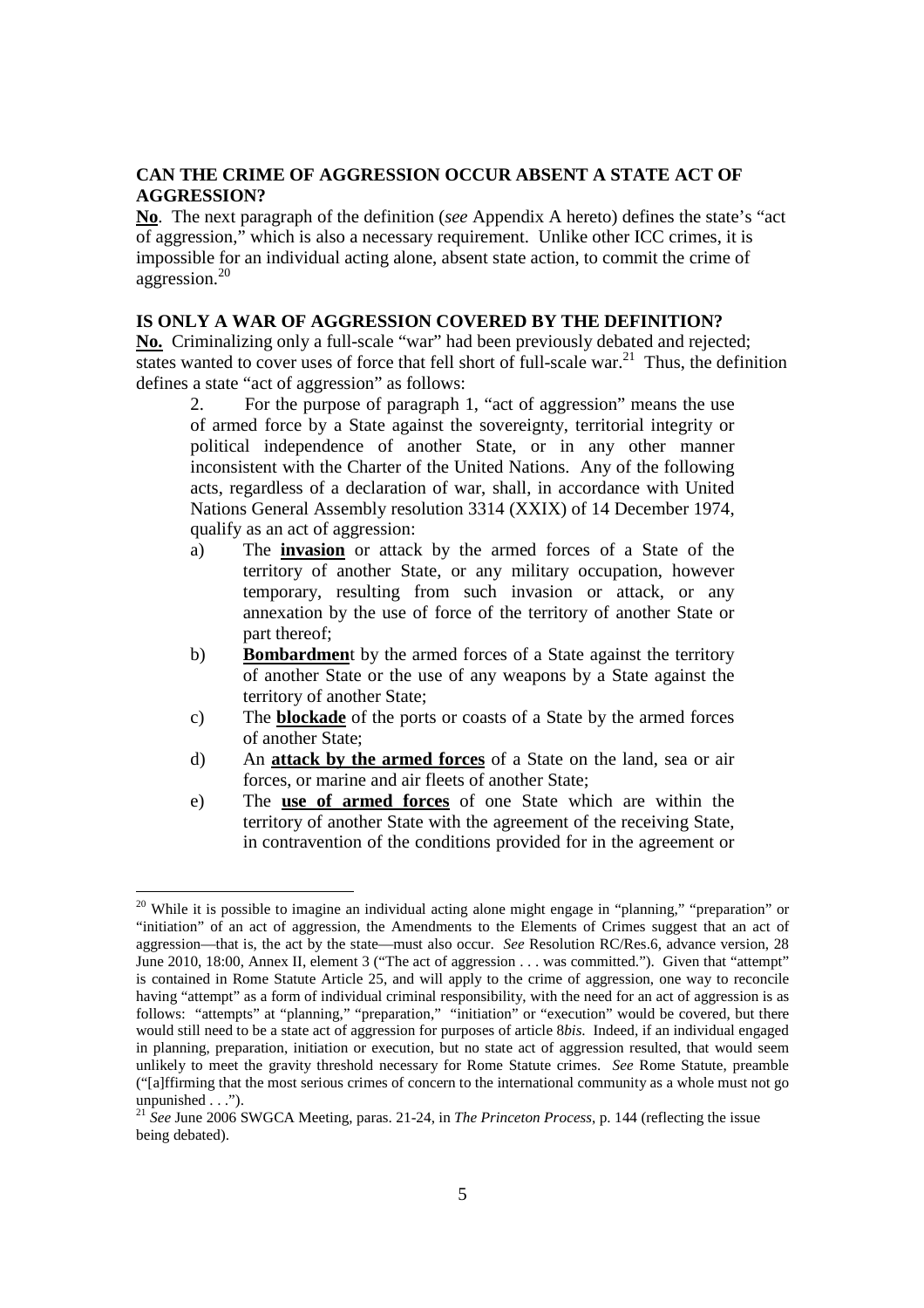any extension of their presence in such territory beyond the termination of the agreement;

- f) The action of a State in **allowing its territory**, which it has placed at the disposal of another State, **to be used** by that other State **for perpetrating an act of aggression** against a third State;
- g) The **sending by or on behalf of a State of armed bands, groups, irregulars or mercenaries**, which carry out acts of armed force against another State of such gravity as to amount to the acts listed above, or its substantial involvement therein.<sup>22</sup>

#### **WOULD ALL LISTED ACTS CONSTITUTE THE "CRIME OF AGGRESSION?"**

**No.** The definition of the "act of aggression" (quoted above) includes a list of acts from General Assembly resolution 3314, each of which qualify as an "act of aggression." To constitute the "crime of aggression," the act must still by "its character, gravity and scale, [need to] constitute[] a manifest violation of the Charter of the United Nations." So, as defined, not every blockade, bombardment or attack listed would necessarily constitute *the crime* of aggression, but only the most egregious situations. This concept is also consistent with the Rome Statute's preamble, which makes clear that the ICC is intended to prosecute only the most serious crimes,  $^{23}$  and with one of the "understandings" proposed by the U.S.—also adopted at the Review Conference.<sup>24</sup>

## **WILL THE DEFINITION IMPACT SECURITY COUNCIL DETERMINATIONS AS TO AGGRESSION?**

**No.** Article 39 of the U.N. Charter states that "[t]he Security Council shall determine the existence of any threat to the peace, breach of the peace, or *act of aggression* . . . "<sup>25</sup> for purposes of determining whether to authorize action under Chapter VII. States Parties to the Rome Statute do not have the competence to tell the Security Council how to apply these provisions. The Security Council's power emanates from the U.N. Charter, and is unaffected by Rome Statute amendments.

## **IS THE LIST OF ACTS OF AGGRESSION A COMPLETE LIST?**

Pursuant to paragraph 2, "[a]ny of the following acts . . . shall, in accordance with United Nations General Assembly resolution  $3314...$  qualify as an act of aggression."<sup>26</sup> That language arguably leaves open the possibility that other acts might be covered, thereby potentially allowing for new forms of aggressive state action (although they too would need to meet the qualifier of a "manifest" violation of the Charter to constitute the crime of aggression).<sup>27</sup> There was much debate in negotiations held prior to Kampala as to

<sup>22</sup> Resolution RC/Res.6, advance version, 28 June 2010, 18:00, Annex I, 8*bis*, para. 2 (emphasis added). <sup>23</sup> See Rome Statute, preamble ("[a]ffirming that the most serious crimes of concern to the international community as a whole must not go unpunished . . .").

 $24$  Resolution RC/Res.6, advance version, 28 June 2010, 18:00, Annex III, para. 6 ("aggression is the most serious and dangerous form of the illegal use of force . . ."). For discussion of the U.S. proposal, and the understanding ultimately adopted at the Review Conference, see Trahan, *supra* note 18, Part 2.4. <sup>25</sup> U.N. Charter, Art. 39 (emphasis added)*.*

<sup>26</sup> Resolution RC/Res.6, advance version, 28 June 2010, 18:00, Annex I, 8*bis*, para. 2.

<sup>&</sup>lt;sup>27</sup> See Roger S. Clark, 'Amendments to the Rome Statute of the International Criminal Court Considered at the first Review Conference on the Court, Kampala, 31 May – 11 June 2010,' 2 *Göttingen J of Int'l L* 689,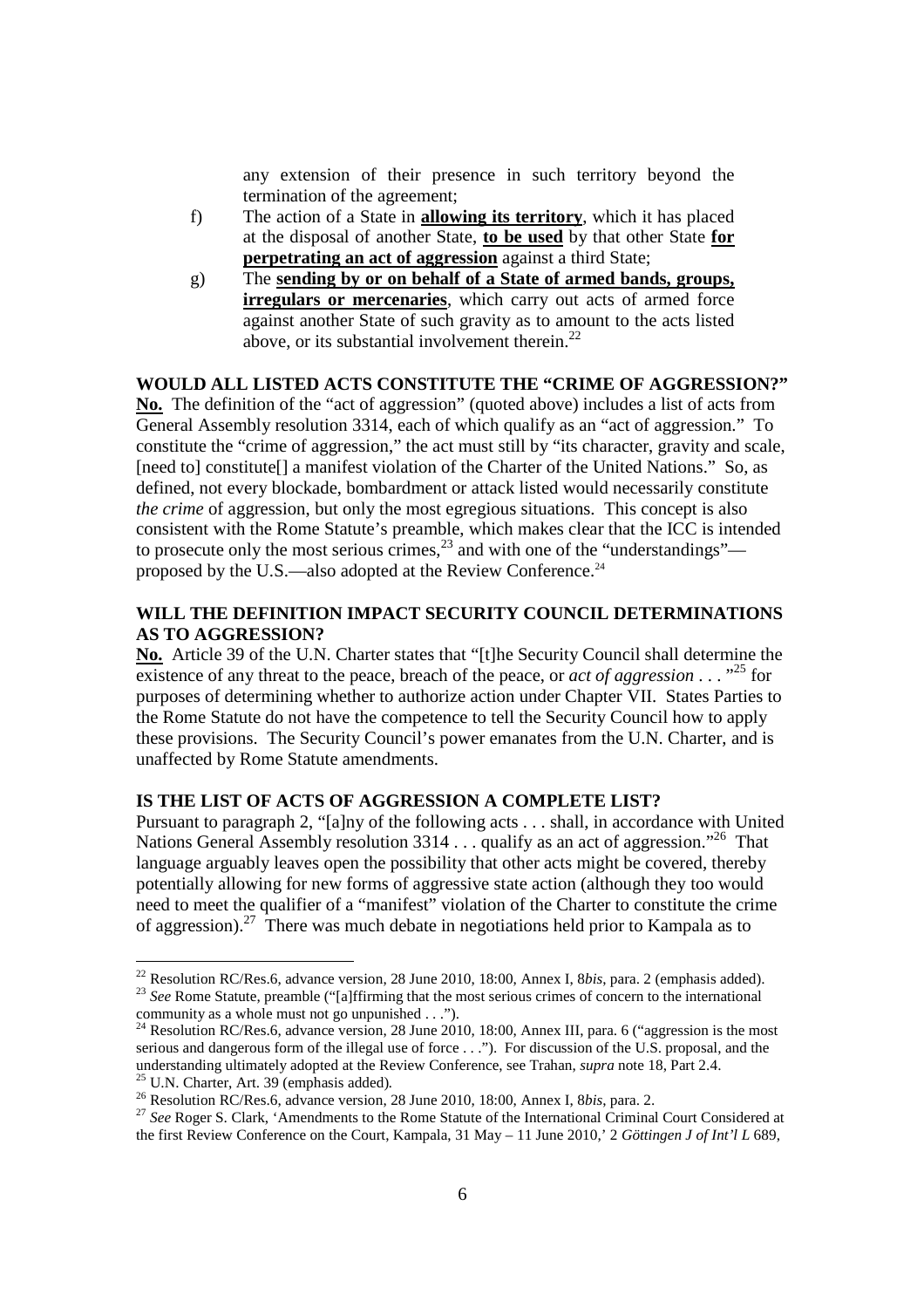whether the list of acts from resolution 3314 should be a "closed" or "open" list. Ultimately, it was resolved to consider it a "semi-open" or "semi-closed" list<sup>28</sup> in that the list is not closed, but any other act would need to meet the other qualifiers in the definition, which effectively "closes" the list.

### **WILL THE SECURITY COUNCIL BE ABLE TO REFER AGGRESSION CASES TO THE ICC OR DEFER PENDING CASES? Yes.** The jurisdictional regime

adopted in Kampala (reflected in new Articles 15*bis* and 15*ter—*set forth in Appendixes B-C hereto),<sup>29</sup> permits the Security Council, pursuant to Article 15*ter*, to refer situations, including cases of suspected aggression, to the ICC. That is also the case with respect to the other Rome Statute crimes (genocide, war crimes and crimes against humanity).<sup>30</sup> The Security Council will also be able to defer aggression cases if necessary, using its authority under Chapter VII of the U.N. Charter, as is also the case with the other Rome Statute crimes.<sup>31</sup>

## **COULD AGGRESSION CASES START IN ANY WAY OTHER THAN SECURITY COUNCIL REFERRAL?**

Yes. Under the definition agreed upon, the other way that aggression cases could commence, pursuant to Article 15*bis*, would be as follows. If there is a State Party referral or the Prosecutor acts *proprio motu* (on his own motion) and the Prosecutor concludes there is a reasonable basis to proceed, he or she would first ascertain whether the Security Council has made a determination of an act of aggression.<sup>32</sup> If the Security Council has made such a determination, the Prosecutor could proceed (*see* above). But, if, six months after notification, the Security Council has made no such determination, then **the Pre-Trial Division could authorize the commencement of an investigation**, assuming there otherwise is appropriate jurisdiction (*see* below).<sup>33</sup> The ICC's Pre-Trial Division would consist of an expanded Pre-Trial Chamber of not less than six judges.

## **WHY ARE THERE TWO DIFFERENT "FILTER" MECHANISMS BY WHICH INVESTIGATIONS COULD COMMENCE—EITHER THE SECURITY COUNCIL OR THE ICC PRE-TRIAL DIVISION?**

At the Review Conference, and in negotiations long before, stark differences of opinion emerged as to how jurisdiction should be exercised as to the crime of aggression.

Some states argued that only the Security Council should be able to refer aggression cases, relying upon Article 39 of the U.N. Charter which states that "[t]he Security Council shall determine the existence of any threat to the peace, breach of the peace, or

l

<sup>696 (2010) (&</sup>quot;The list of 'acts' in Article 8*bis* (2), taken verbatim from Resolution 3314, may be openended to the extent that it does not say that no *other* acts can amount to aggression [but additional acts would need to be interpreted narrowly and satisfy the threshold clause].").

<sup>28</sup> Stefan Barriga, in *The Princeton Process*, p. 11.

<sup>29</sup> Resolution RC/Res.6, advance version, 28 June 2010, 18:00, Annex I, 15*bis* & 15*ter*.

<sup>30</sup> *See* Rome Statute, art. 13.

<sup>31</sup> *See* Rome Statute, art. 16.

<sup>32</sup> Resolution RC/Res.6, advance version, 28 June 2010, 18:00, Annex I, 15*bis*, para. 6.

<sup>33</sup> Resolution RC/Res.6, advance version, 28 June 2010, 18:00, Annex I, 15*bis,* para. 8.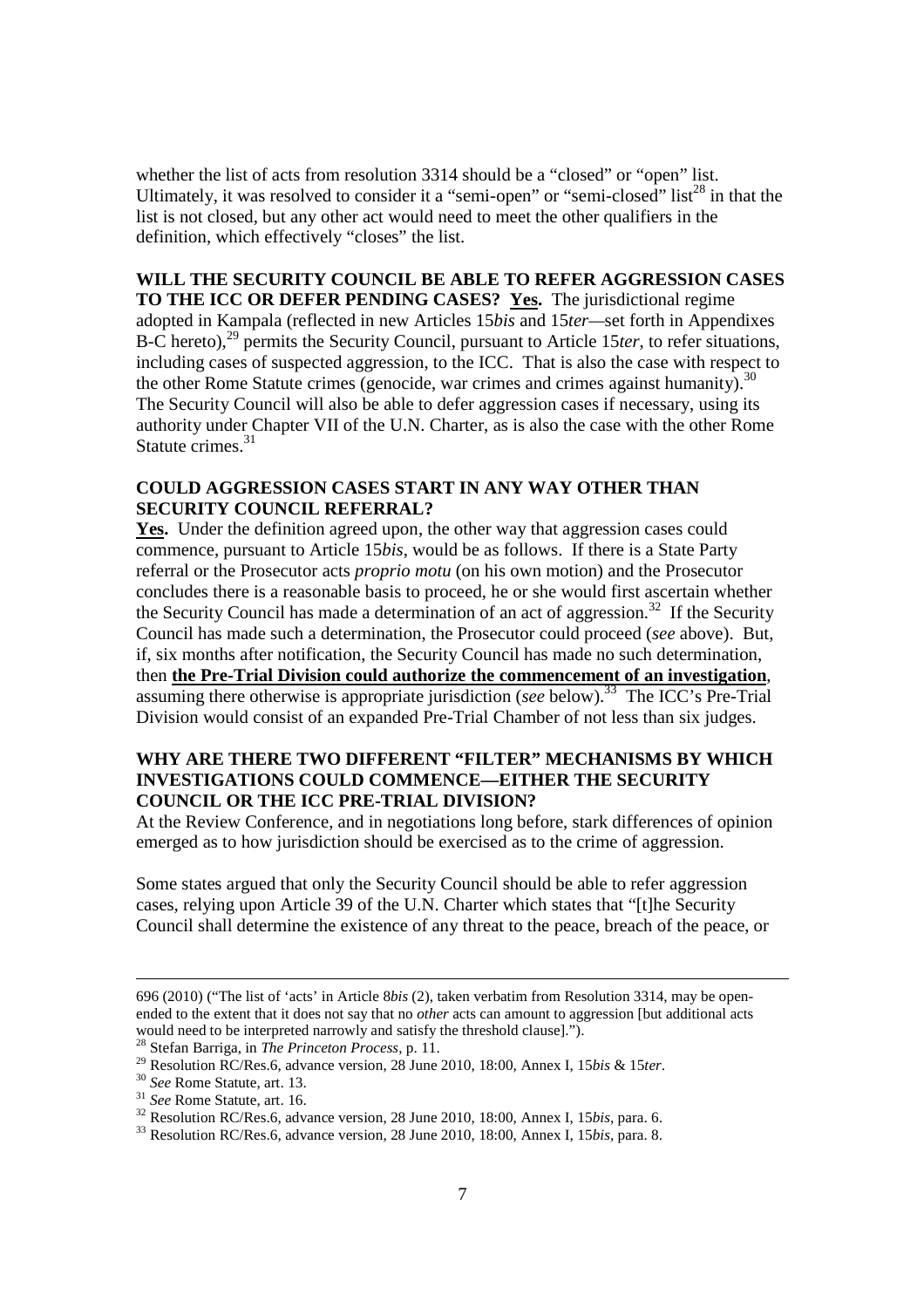*act of aggression* . . . ,"<sup>34</sup> as well as Article 5(2) of Rome Statute, which states that any provision defining the crime of aggression and setting out conditions under which the Court shall exercise jurisdiction "shall be consistent with the relevant provisions of the Charter of the United Nations."<sup>35</sup>

Other states that maintained that the Security Council should not have such a role, or not such an exclusive role, generally argued that Article 24 speaks of a primary but not exclusive role of the Security Council and/or that Article 39 is used for the Security Council to determine whether Chapter VII actions should be undertaken, not for purposes of applying international criminal law. These states argued that to give a political body such control over the Court would undermine its independence as a judicial institution and could make aggression prosecutions look politically, and not judicially, motivated. Moreover, there was a concern that the historical reluctance of the Security Council to determine when acts of aggression have occurred could paralyze the Court and undermine its effectiveness. States that supported not giving the Security Council a role, or not an exclusive role, saw another possibility to be the ICC authorizing cases itself (an "internal filter").

The agreement reached at the Review Conference utilizes both methods. This represents a compromise designed to at least partially satisfy both sides in the debate. The role of the Security Council is preserved, as it will be given first option to act, for an initial six month period.<sup>36</sup> Yet, thereafter, the ICC will also be able to act, independently, if authorized by the Pre-Trial Division (acting as a "filter") after State Party or *proprio motu* referral (which would be the "trigger"), assuming jurisdiction also exists.<sup>37</sup>

# **WILL DETERMINATIONS BY THE GENERAL ASSEMBLY OR INTERNATIONAL COURT OF JUSTICE OF ACTS OF AGGRESSION PLAY A ROLE?**

**Not directly.** During earlier negotiations, it had been proposed that alternatives to having the Security Council make a determination of an act of aggression, or the ICC act as it own judicial "filter," would be to involve the General Assembly or International Court of Justice ("ICJ"). Neither such method was ultimately adopted; hence, the determination of an act of aggression by either body has not become an alternative jurisdictional condition. (The ICJ might, in the course of an advisory or contentious case, make a determination of an act of aggression, as might the General Assembly in a resolution, but neither such determination would authorize commencement of an ICC investigation.) $38$ 

<sup>34</sup> U.N. Charter, Art. 39 (emphasis added)*.*

<sup>35</sup> Rome Statute, Art. 5(2)*.* 

<sup>36</sup> Resolution RC/Res.6, advance version, 28 June 2010, 18:00, Annex I, 15*bis*, para. 8.

<sup>&</sup>lt;sup>37</sup> Resolution RC/Res.6, advance version, 28 June 2010, 18:00, Annex I, 15*bis.* 

<sup>&</sup>lt;sup>38</sup> An ICC investigation could follow in either situation, but it would first require either Security Council referral, or State Party referral or *proprio motu* action followed by Pre-Trial Division authorization.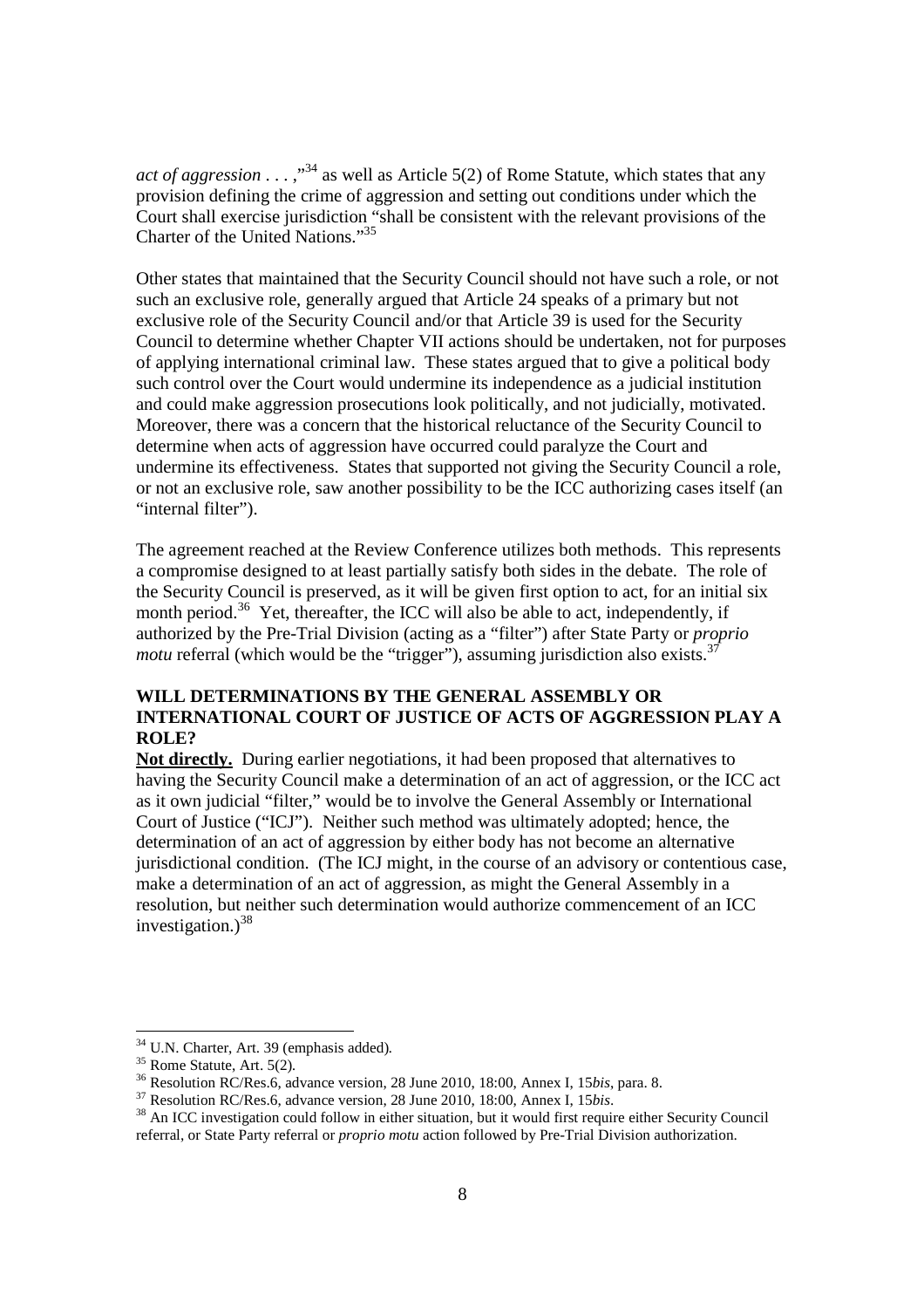#### **COULD A STATE PARTY THAT HAS RATIFIED THE AGGRESSION AMENDMENT OPT OUT OF ICC JURISDICTION AS TO THE CRIME OF AGGRESSION?**

**Yes.** Under the jurisdictional regime agreed upon, States Parties would be able to "opt out" of aggression jurisdiction by lodging a declaration with the ICC Registrar. The text of Article 15*bis* states:

4. **The Court may**, in accordance with article 12, **exercise jurisdiction** over a crime of aggression, arising from an act of aggression committed by a State Party, **unless that State Party has previously declared that it does not accept such jurisdiction by lodging a declaration with the Registrar.** The withdrawal of such a declaration may be effected at any time and shall be considered by the State Party within three years.<sup>39</sup>

**WHAT AMENDMENT PROCEDURE WAS AGREED ON TO ACCOMPLISH THE AMENDMENT?** The amendment was "adopted" at the Review Conference. There were two possible methods that could have been utilized for the amendment to enter into force—Rome Statute Article 121(4) or Article 121(5). Under Article 121(4), once seven-eighths of States Parties ratify an amendment, the amendment enters into force one year thereafter for all States Parties to the Rome Statute<sup>40</sup>—including the one-eighths not ratifying. Under **Article 121(5)—which was utilized**<sup>41</sup>—the amendment only enters into force for those States Parties that accept or ratify it, one year after their acceptance or ratification.<sup>42</sup> However, in this case, exercise of jurisdiction for the aggression amendment will be delayed—requiring a further vote and 30 ratifications (*see* above); thus, as to the first 29 states that ratify or accept the aggression amendment, that will only cause the amendment to enter into force for those states, but jurisdiction will not yet be able to commence.

## **COULD THE ICC EXERCISE JURISDICTION OVER A STATE PARTY THAT HAS NOT RATIFIED THE AGGRESSION AMENDMENT?**

**Potentially.** Rome Statute Article 5(2) mandated States Parties to determine the conditions for the exercise of jurisdiction vis-à-vis the crime of aggression,  $43$  which occurred at the Review Conference. At the Review Conference, an "opt out" methodology was adopted, whereby States parties could "opt out" of aggression jurisdiction (*see* above). In the Review Conference Resolution, Rome Statute Article 12(1) was also invoked, which provides that States Parties have already accepted jurisdiction over the crime of aggression.<sup>44</sup> The implication of this is that after the first 30 ratification and the activation vote are achieved, all Rome Statute States Parties could be covered by jurisdiction (for cases triggered by State Party referral or *proprio motu* 

<sup>39</sup> Resolution RC/Res.6, advance version, 28 June 2010, 18:00, Annex I, 15*bis*, para. 4 (emphasis added).

 $40$  Rome Statute, Art. 121(4).

<sup>41</sup> *See* Resolution RC/Res.6, advance version, 28 June 2010, 18:00, para. 1.

 $42$  Rome Statute, Art. 121(5).

<sup>43</sup> *See* Rome Statute, Art. 5(2).

<sup>44</sup> *See* Rome Statute, Art. 12.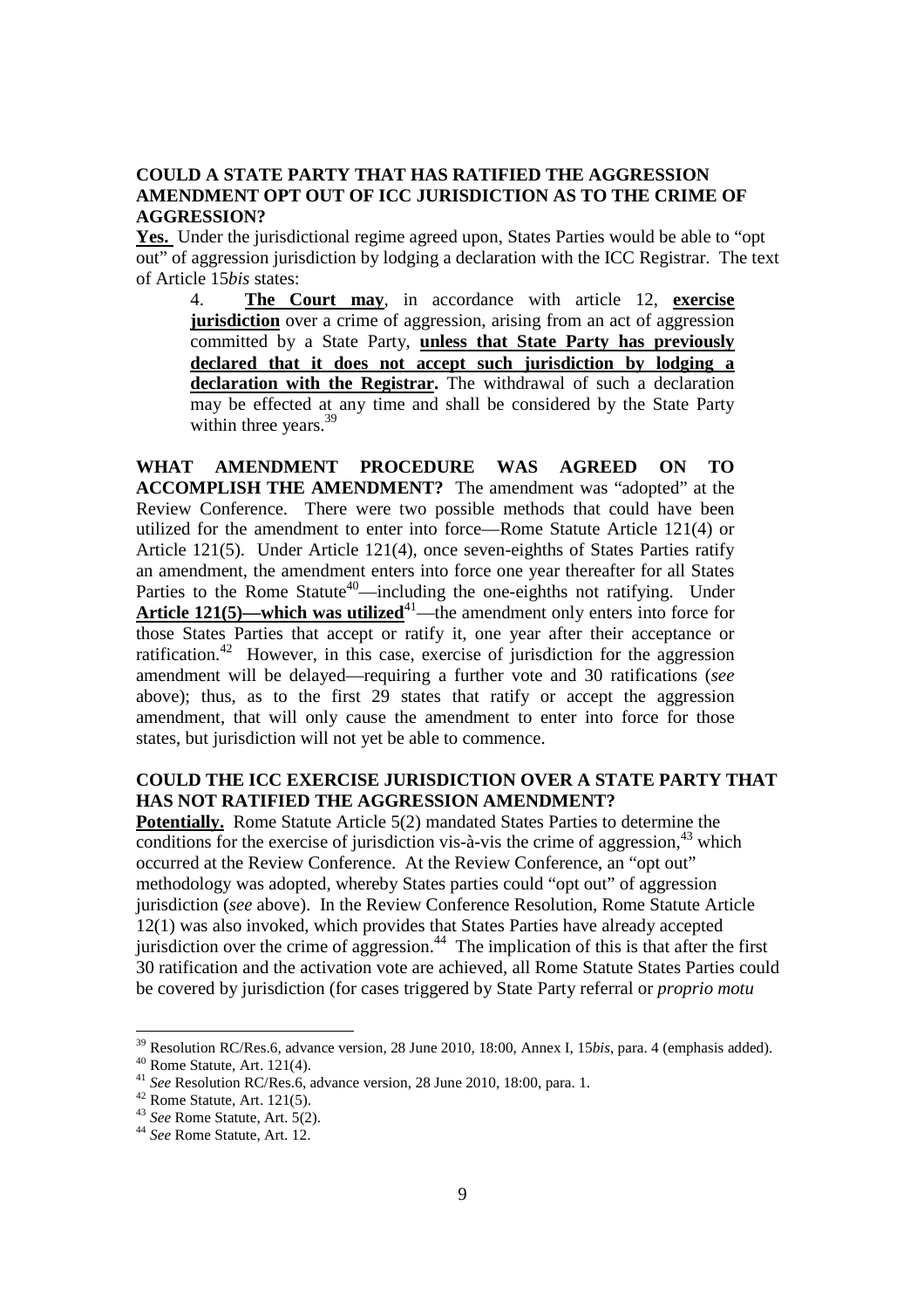initiation) unless the State Party exercises an opt out declaration. (Any state, of course, could be covered if there is a Security Council referral.) Alternative formulations have been suggested that at least the victim State Party must have ratified the amendment; others suggest that neither the aggressor not victim State Party would have to have ratified the amendment.

Another construction, however, is also being offered, although it does not appear to have been what was agreed upon at the Review Conference. The second sentence of Rome Statute Article 121(5) states: "In respect of a State Party which has not accepted the amendment, the Court shall not exercise its jurisdiction regarding a crime covered by the amendment when committed by that State Party's nationals or on its territory."<sup>45</sup> Thus, under this argument, the plain meaning of this language is that the ICC may only exercise jurisdiction—once jurisdiction commences—over a State Party that has ratified or accepted the amendment (that is, at least if it is the "aggressor" state).  $46$ 

This alternative construction, however, does not consider that Article 121(5)'s second sentence covers the exercise of jurisdiction. Pursuant to Article 5(2), States Parties at the Review Conference were authorized to establish conditions for the exercise of jurisdiction over the crime of aggression, which meant that they could adopt a construction that did not endorse a literal reading of 121(5)'s second sentence and instead took full account of article 12(1). This appears to have been what was done.

## **DID THE U.S. TAKE PART IN THE YEARS OF NEGOTIATIONS ON THE CRIME OF AGGRESSION PRECEEDING THE REVIEW CONFERENCE?**

**No.** Prior to the Review Conference, there were approximately 10 years of negotiations regarding the crime of aggression, almost none of which the U.S. attended. From 1999- 2002, there were various "Preparatory Commission" meetings covering the crime of aggression.<sup>47</sup> Thereafter, the Assembly of States Parties ("ASP") created a Special Working Group on the Crime of Aggression ("the Special Working Group"), which met from 2003-2009.<sup>48</sup> The United States did not attend the meetings of the Special Working Group, although they were open to Non-States Parties. With the change to the administration of President Obama, the U.S. began to attend the negotiations, commencing with the Eighth Assembly of States Parties meeting in November 2009.

 $45$  Rome Statute, Art. 121(5).

<sup>&</sup>lt;sup>46</sup> A strict reading would also suggest that the victim state should have ratified as well. States Parties, however, had focussed much more discussion on whether the aggressor state would need to consent. *See*  Trahan*, supra* note 18, Part 1.3.1 (discussing voting at the Resumed Eighth Session of the Assembly of States Parties, where States Parties were asked to vote for certain options, with two alternatives being whether the aggressor state or victim state would have to have accepted the amendment; there was no vote taken whether *both* would have to do so).

 $47$  The Preparatory Commission was charged with various work, including "proposals for a provision on aggression." *See* Final Act of the United Nations Diplomatic Conference of Plenipotentiaries on the Establishment of an International Criminal Court, done at Rome on 17 July 1998, U.N. Doc. A/CONF.183/10, Annex I, Resolution F.

<sup>48</sup> The work of the Special Working Group has been extensively chronicled in the recent book *The Princeton Process*, note 15 *supra*.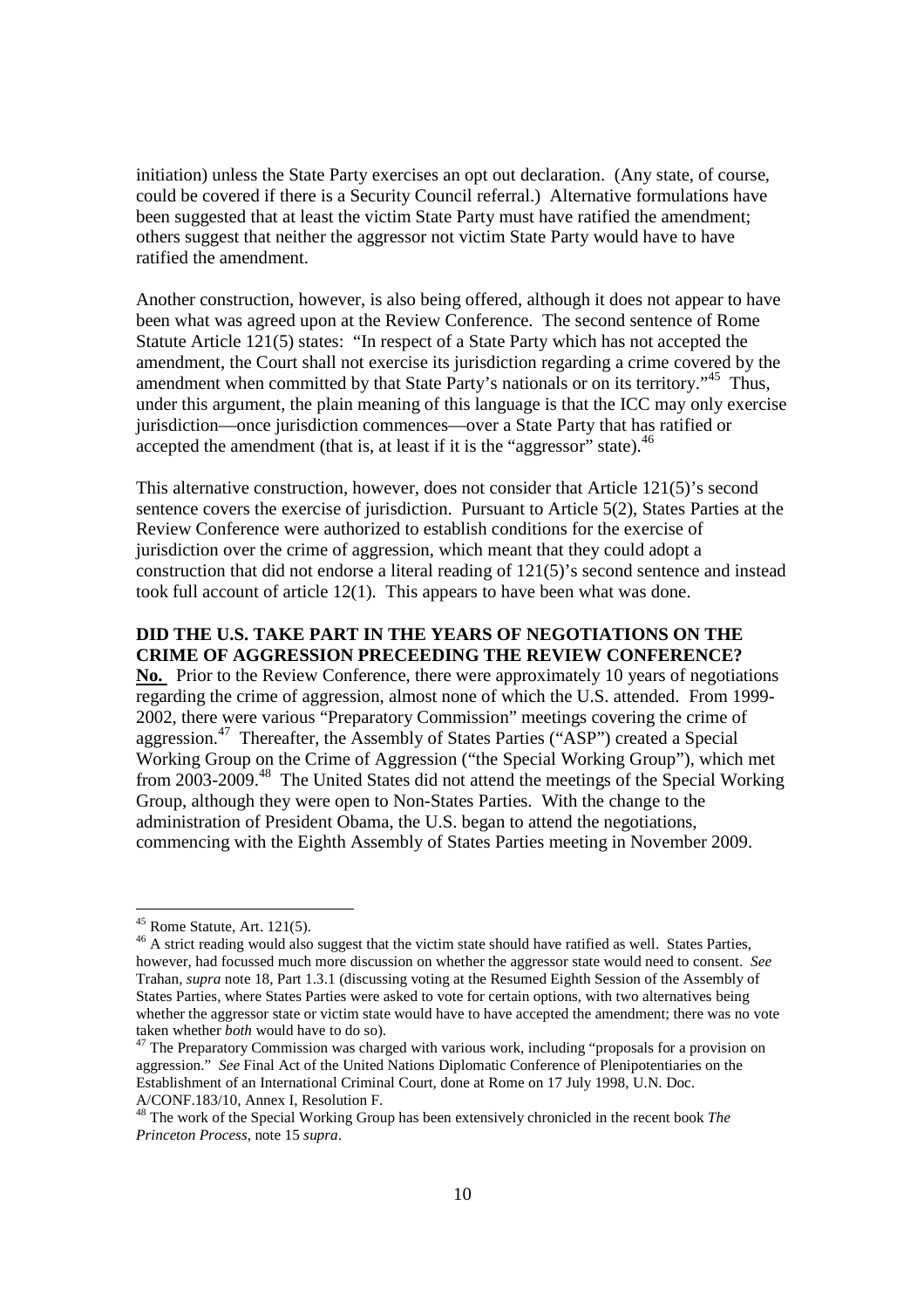#### **WERE THERE ADVERSE CONSEQUENCES OF THE U.S. NOT ATTENDING THE EARLIER NEGOTIATIONS?**

**Yes.** One adverse consequence of entering the negotiations late, was that agreement on the definition and elements of the crime (also adopted at the Review Conference)<sup>49</sup> were basically already concluded when the U.S. joined the negotiations. Thus, the U.S. had limited ability to weigh in on those issues. By contrast, the issues of the conditions for the exercise of jurisdiction and the amendment procedure were much more undecided when the U.S. joined negotiations; consequently, the U.S. was much more able to participate in those negotiations.

# **DOES THE CONCLUSION OF A CRIME OF AGGRESSION MEAN THE U.S. HAS REASON TO REVERSE ITS CONSTRUCTIVE ENGAGEMENT WITH**

**THE ICC?** No, not at all. The U.S. delegation clearly went to the Review Conference not wanting any definition of aggression agreed upon. While they did not achieve that, the delegation did obtain something of tremendous value, as perceived by the U.S. negotiating team: a robust exemption for the nationals of Non-States Parties from aggression prosecution. (*See* above.) Regardless of one's views as to whether the U.S. should need such an exemption and the optics of having insisted upon it, the outcome of the Review Conference provides no reason for the U.S. to turn its back on the ICC. The U.S. stands well-poised to continue on its course of positive and constructive engagement with the Court. $50$ 

> -- Jennifer Trahan Chair, American Branch, International Law Association, ICC Committee Assistant Professor of Global Affairs, N.Y.U. jennifer.trahan@att.net

<sup>49</sup> *See* Resolution RC/Res.6, advance version, 28 June 2010, 18:00, Annex II. (The elements of the crime of aggression are set forth in Appendix D hereto.)

<sup>50</sup> *See, e.g*., "U.S. Engagement With The International Criminal Court and The Outcome Of The Recently Concluded Review Conference," Special Press Briefing by Harold H. Kohn and Stephen J. Rapp, Washington D.C., June 15, 2010, at www.state.gov/s/wci/us\_releases/remarks/143178.htm [last viewed 11/28/10] (characterizing the change in relationship of the US vis-à-vis the ICC from one of "hostility" under the past administration to a current one of "positive engagement").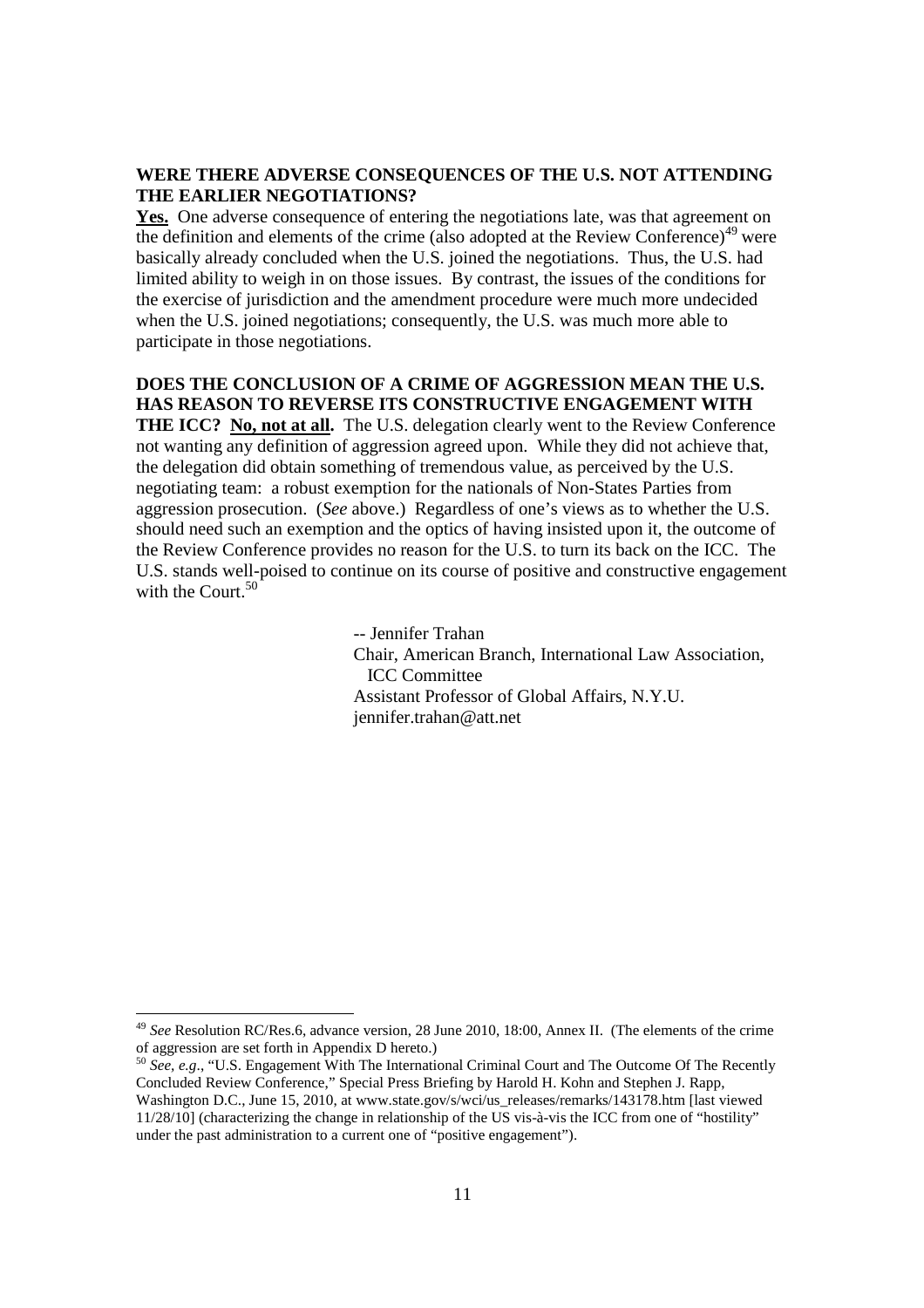### **APPENDIX A**

The definition of the crime of aggression agreed upon at the Review Conference is as follows:

#### **Article 8** *bis*  **Crime of aggression**

1. For the purpose of this Statute, "crime of aggression" means the planning, preparation, initiation or execution, by a person in a position effectively to exercise control over or to direct the political or military action of a State, of an act of aggression which, by its character, gravity and scale, constitutes a manifest violation of the Charter of the United Nations.

2. For the purpose of paragraph 1, "act of aggression" means the use of armed force by a State against the sovereignty, territorial integrity or political independence of another State, or in any other manner inconsistent with the Charter of the United Nations. Any of the following acts, regardless of a declaration of war, shall, in accordance with United Nations General Assembly resolution 3314 (XXIX) of 14 December 1974, qualify as an act of aggression:

- h) The invasion or attack by the armed forces of a State of the territory of another State, or any military occupation, however temporary, resulting from such invasion or attack, or any annexation by the use of force of the territory of another State or part thereof;
- i) Bombardment by the armed forces of a State against the territory of another State or the use of any weapons by a State against the territory of another State;
- j) The blockade of the ports or coasts of a State by the armed forces of another State;
- k) An attack by the armed forces of a State on the land, sea or air forces, or marine and air fleets of another State;
- l) The use of armed forces of one State which are within the territory of another State with the agreement of the receiving State, in contravention of the conditions provided for in the agreement or any extension of their presence in such territory beyond the termination of the agreement;
- m) The action of a State in allowing its territory, which it has placed at the disposal of another State, to be used by that other State for perpetrating an act of aggression against a third State;
- n) The sending by or on behalf of a State of armed bands, groups, irregulars or mercenaries, which carry out acts of armed force against another State of such gravity as to amount to the acts listed above, or its substantial involvement therein. $51$

<sup>&</sup>lt;sup>51</sup> Resolution RC/Res.6, advance version, 28 June 2010, 18:00, Annex I.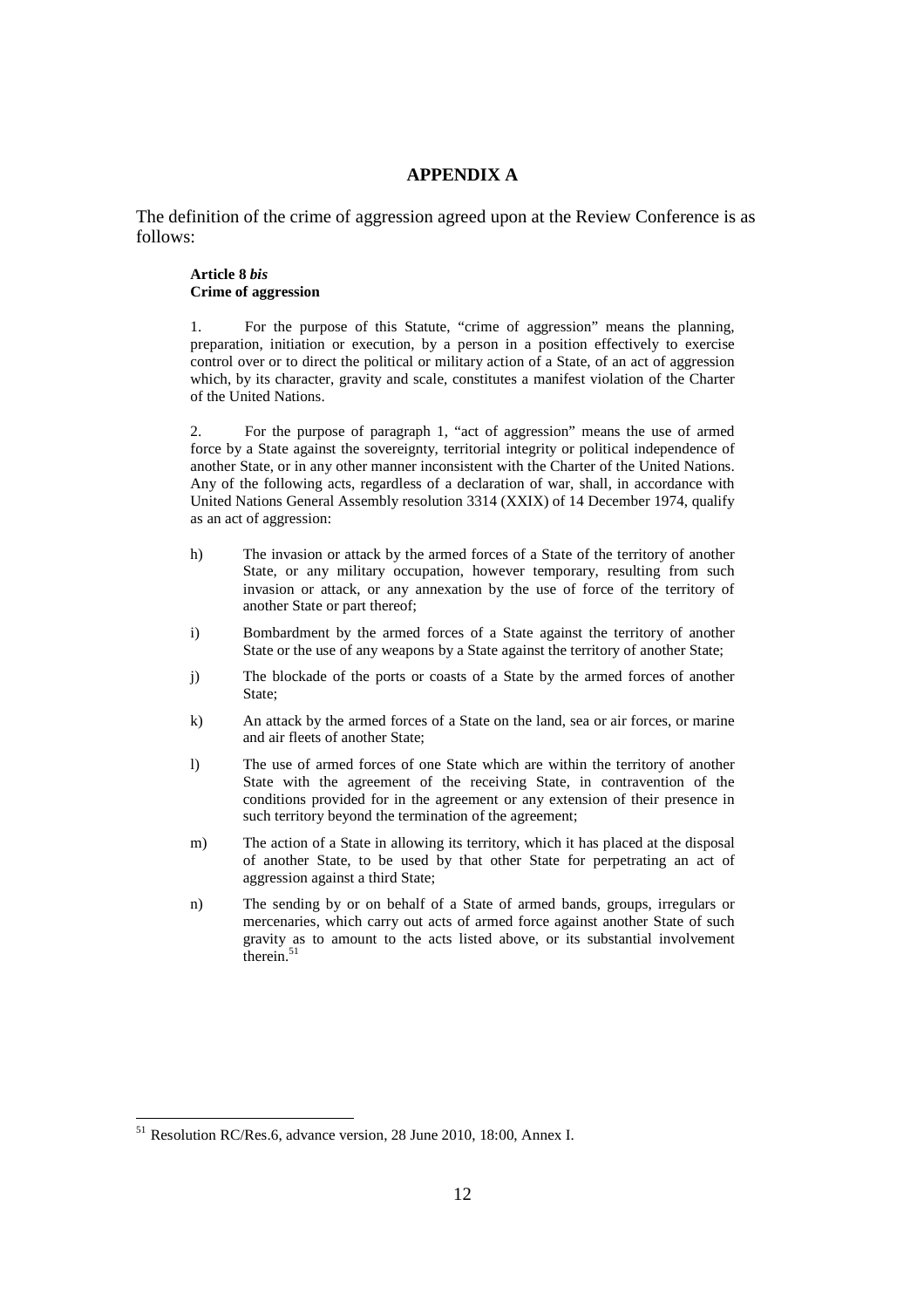#### **APPENDIX B**

The following provision covering exercise of jurisdiction based on State Party referral or *proprio motu* action was also agreed upon:

#### **Article 15** *bis*  **Exercise of jurisdiction over the crime of aggression (State referral,** *proprio motu***)**

1. The Court may exercise jurisdiction over the crime of aggression in accordance with article 13, paragraphs (a) and (c), subject to the provisions of this article.

The Court may exercise jurisdiction only with respect to crimes of aggression committed one year after the ratification or acceptance of the amendments by thirty States Parties.

3. The Court shall exercise jurisdiction over the crime of aggression in accordance with this article, subject to a decision to be taken after 1 January 2017 by the same majority of States Parties as is required for the adoption of an amendment to the Statute;

4. The Court may, in accordance with article 12, exercise jurisdiction over a crime of aggression, arising from an act of aggression committed by a State Party, unless that State Party has previously declared that it does not accept such jurisdiction by lodging a declaration with the Registrar. The withdrawal of such a declaration may be effected at any time and shall be considered by the State Party within three years.

5. In respect of a State that is not a party to this Statute, the Court shall not exercise its jurisdiction over the crime of aggression when committed by that State's nationals or on its territory.

6. Where the Prosecutor concludes that there is a reasonable basis to proceed with an investigation in respect of a crime of aggression, he or she shall first ascertain whether the Security Council has made a determination of an act of aggression committed by the State concerned. The Prosecutor shall notify the Secretary-General of the United Nations of the situation before the Court, including any relevant information and documents.

7. Where the Security Council has made such a determination, the Prosecutor may proceed with the investigation in respect of a crime of aggression.

8. Where no such determination is made within six months after the date of notification, the Prosecutor may proceed with the investigation in respect of a crime of aggression, provided that the Pre-Trial Division has authorized the commencement of the investigation in respect of a crime of aggression in accordance with the procedure contained in article 15, and the Security Council has not decided otherwise in accordance with article 16.

9. A determination of an act of aggression by an organ outside the Court shall be without prejudice to the Court's own findings under this Statute.

10. This article is without prejudice to the provisions relating to the exercise of jurisdiction with respect to other crimes referred to in article  $5<sup>52</sup>$ 

 $52$  Resolution RC/Res.6, advance version, 28 June 2010, 18:00, Annex I.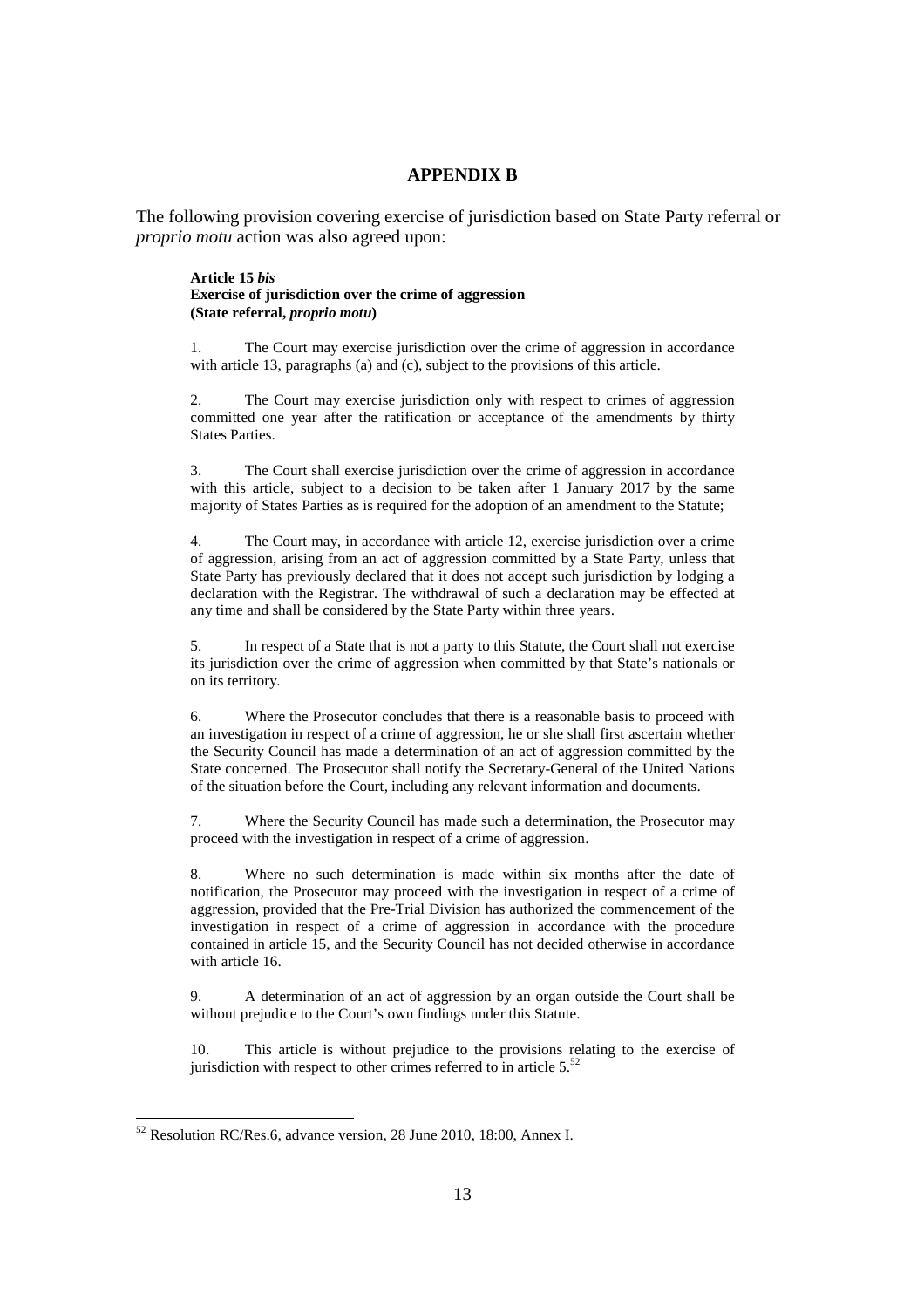#### **APPENDIX C**

The following provision covering exercise of jurisdiction based on a Security Council referral was also agreed upon:

#### **Article 15** *ter* **Exercise of jurisdiction over the crime of aggression (Security Council referral)**

1. The Court may exercise jurisdiction over the crime of aggression in accordance with article 13, paragraph (b), subject to the provisions of this article.

2. The Court may exercise jurisdiction only with respect to crimes of aggression committed one year after the ratification or acceptance of the amendments by thirty States Parties.

3. The Court shall exercise jurisdiction over the crime of aggression in accordance with this article, subject to a decision to be taken after 1 January 2017 by the same majority of States Parties as is required for the adoption of an amendment to the Statute;

4. A determination of an act of aggression by an organ outside the Court shall be without prejudice to the Court's own findings under this Statute.

5. This article is without prejudice to the provisions relating to the exercise of jurisdiction with respect to other crimes referred to in article  $5$ .<sup>53</sup>

<sup>&</sup>lt;sup>53</sup> Resolution RC/Res.6, advance version, 28 June 2010, 18:00, Annex I.